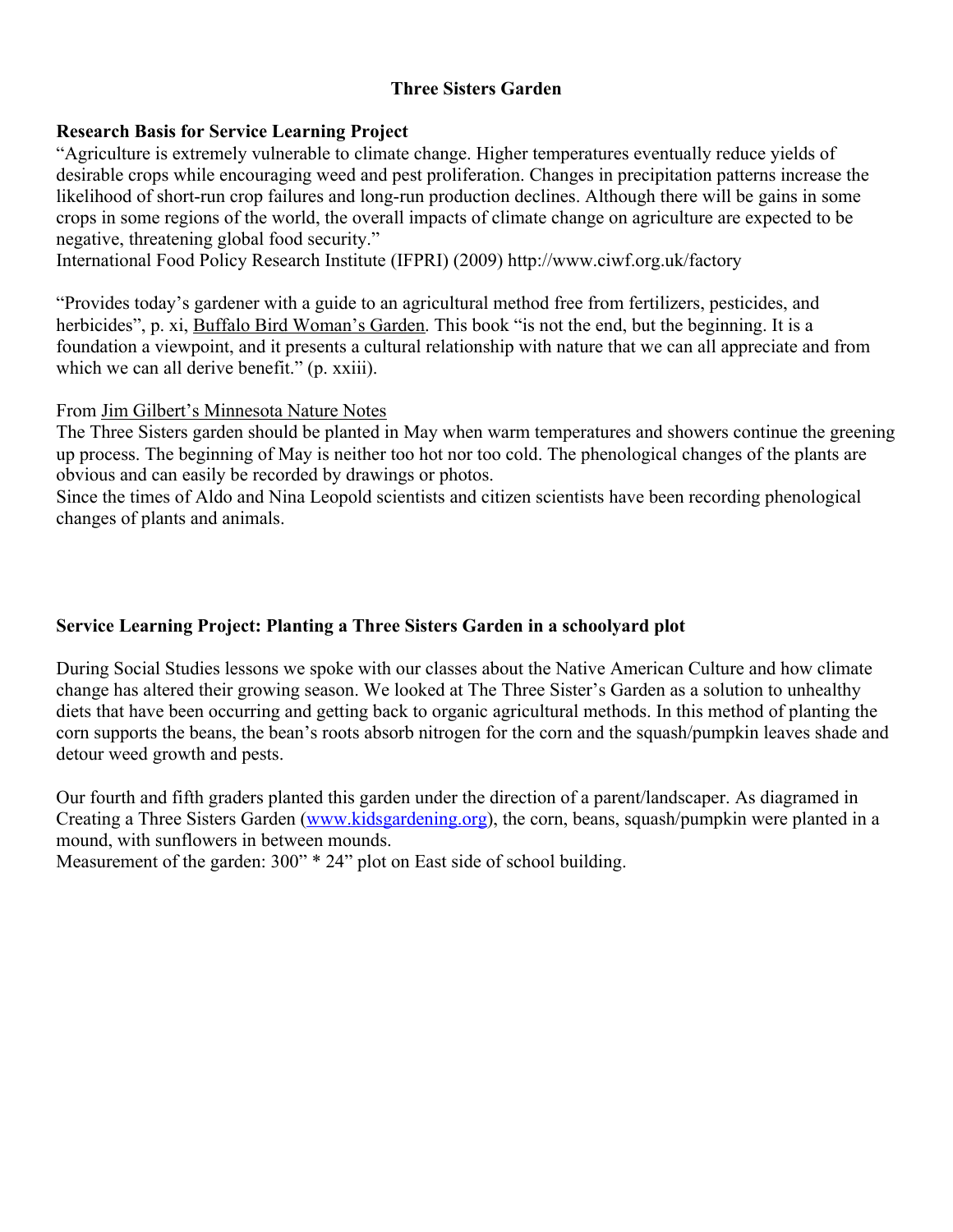### **Minnesota K-12 Social Studies Academic Standards that apply to this project:**

Grade 4: Geography of North America

Standard 4.4.1.2.1 (also Grade 5 Standard 5.4.1.2.2 )

Historical inquiry is a process in which multiple sources and different kinds of historical evidence are analyzed to draw conclusions about how and why things happened in the past. Standard 4.4.2.4.1

The differences and similarities of cultures around the world are attributable to their diverse origins and histories, and interactions with other cultures throughout time.

Grade 5: History of North America

Standard 5.4.1.2.2

Historical inquiry is a process in which multiple sources and different kinds of historical evidence are analyzed to draw conclusions about how and why things happened in the past.

Standard 5.4.4.15.1

North America was populated by indigenous nations that had developed a wide range of social structures, political systems and economic activities, and whose expansive trade networks extended across the continent. (Before European Contact)

# **Related grade level field trips**:

Grade 4 River Rendezvous Field Trip, Dakota County.

Grade 5

Big River Journey Field Trip, Mississippi National River & Recreation Area, National Park Service. http://www.nps.gov/miss/learn/education/brjindex.htm

Bdote Field Trip: Dakotas in the Twin Cities http://www.minnesotahumanities.org/bdotefieldtrip & http://bdotememorymap.org/

#### **Plants & Seeds**

Plants provided by Eagle Bluff Environmental Center: Corn – Seneca Red Stalker, Oaxacan Green Dent, & Smoke Signals Squash – Table Queen Acorn Squash, Crookneck Summer Squash Pumpkin – Cornfield Pumpkin

Seeds provided by Eagle Bluff Environmental Center: Bean – Hutterite Soup Sunflower – Titan Italian White

Seeds provided by Native American Nation: blue corn, white corn, & red beans